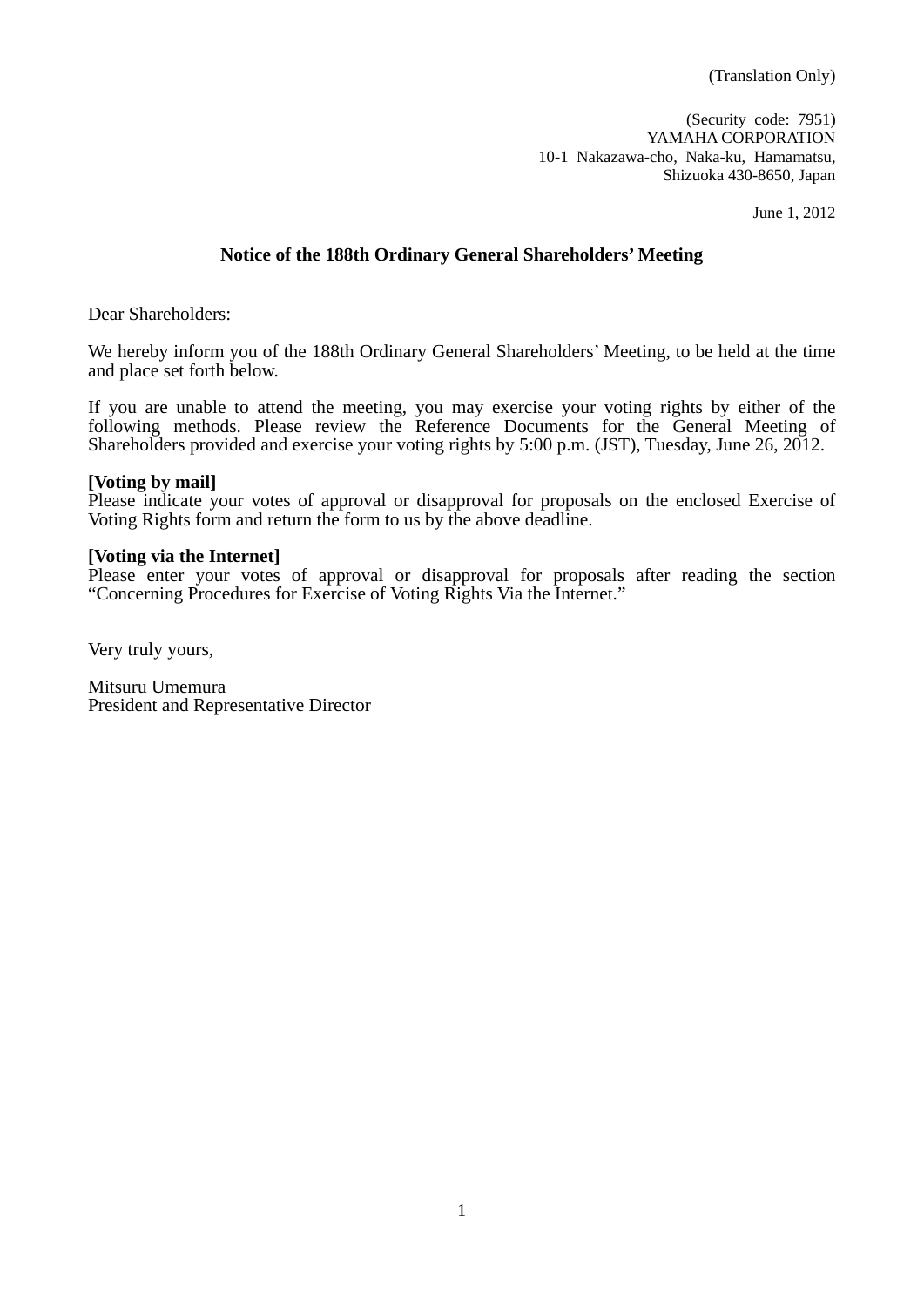### **The 188th Ordinary General Shareholders' Meeting**

1. Date and time: Wednesday, June 27, 2012 at 10:00 a.m.

2. Location: First floor of Building No. 18

10-1 Nakazawa-cho, Naka-ku, Hamamatsu,

Shizuoka, Japan

(Please refer to map in Japanese original)

3. Agenda of the meeting

Matters to be reported:

- 1. The Business Report, the Consolidated Financial Statements, and the Audit Reports of the Consolidated Financial Statements by the Independent Auditor and the Board of Corporate Auditors, for the 188th Fiscal Year (from April 1, 2011 through March 31, 2012).
- 2. The Non-consolidated Financial Statements for the 188th Fiscal Year (from April 1, 2011 through March 31, 2012)

Matters to be resolved:

- Proposal 1 Appropriation of Surplus
- Proposal 2 Election of Six Directors
- Proposal 3 Election of One Corporate Auditor
- 4. Predetermined terms of the convening
- (1) If you do not indicate your vote of approval or disapproval for any proposal on the Exercise of Voting Rights form, you will be deemed to have approved that proposal.
- (2) Handling of voting several times
	- 1) When voting rights are exercised more than once via the Internet, the vote that arrives the latest will be deemed the valid one.
	- 2) When a shareholder exercises voting rights via the Internet and by the Exercise of Voting Rights form, the vote via the Internet will be deemed the valid one.
- (3) When a shareholder exercises voting rights by proxy at the meeting, the shareholder may appoint one shareholder with voting rights to act as his or her proxy. If you wish to exercise your voting rights by proxy at the meeting, please submit to the Company your Exercise of Voting Rights form together with a document evidencing the Proxy's power of representation for the meeting.
- 5. Other matters in relation to this Notice

 From among the documents to be provided with this Notice, the "Notes to the Consolidated Financial Statements" and "Notes to the Non-Consolidated Financial Statements" are not included in the "Yamaha Report for the 188th Fiscal Year" attached hereto. These documents are disclosed on our Internet website (http://jp.yamaha.com/) in accordance with laws and ordinances and the provisions of Article 18 of the Articles of Incorporation.

Notes: 1. For those attending, please present the enclosed Exercise of Voting Rights form at the reception desk on arrival at the meeting.

<sup>2.</sup> If the Reference Documents for the General Meeting of Shareholders and the Attached Documents are amended, the amended items will be announced on our Internet website (http://jp.yamaha.com/).

<sup>3.</sup> This document has been translated from the Japanese original for reference purposes only.

In the event of any discrepancy between this translated document and the Japanese original, the original shall prevail.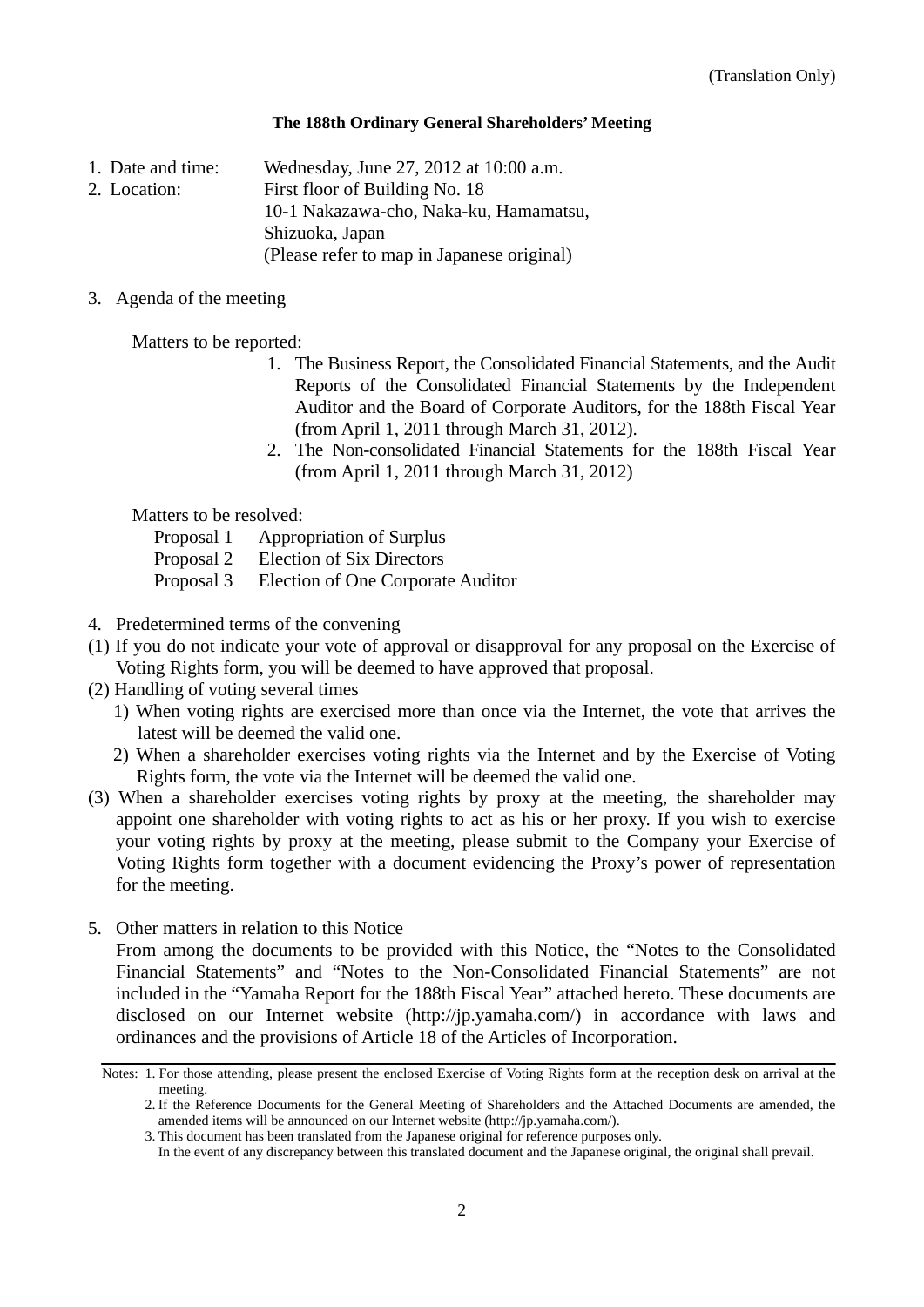# **Reference Documents for the General Meeting of Shareholders**

### **Proposals and Reference Information**

**Proposal 1** –Appropriation of Surplus

We will propose the appropriation of surplus as follows.

Taking into account the improvement of consolidated return on equity, and based on the level of the medium-term consolidated profits, the Company is adopting a basic policy of ensuring appropriate internal reserves in order to strengthen its operating base, such as R&D, sales investments, and capital investments, and of paying dividends that closely reflect the consolidated operating results.

1. Year-end dividend

We recorded a significant consolidated net loss resulting from the reversal of deferred tax assets. Nevertheless, we will propose the following as the year-end dividend for the 188th fiscal year, in consideration of our basic policy of paying dividends as stated above and financial conditions.

- (1) Type of assets for dividends Cash
- (2) Allotment of assets for dividends to shareholders and the total amount of dividends Year-end dividend: 5.00 yen per share of common stock of the Company Total amount of dividends: 968,213,435 yen

As a result, the annual dividend, combined with the interim dividend of 5.00 yen per share, amounts to 10.00 yen.

(3) Effective date of distribution of surplus

June 28, 2012

2. Appropriation of surplus

We will propose that the general reserve be partially reversed and transferred to the earned surplus carried forward in order to compensate for the deficit in the earned surplus carried forward.

(1) Items to be decreased and its amount General reserve:  $30,000$  million yen

(2) Items to be increased and its amount Earned surplus carried forward 30,000 million yen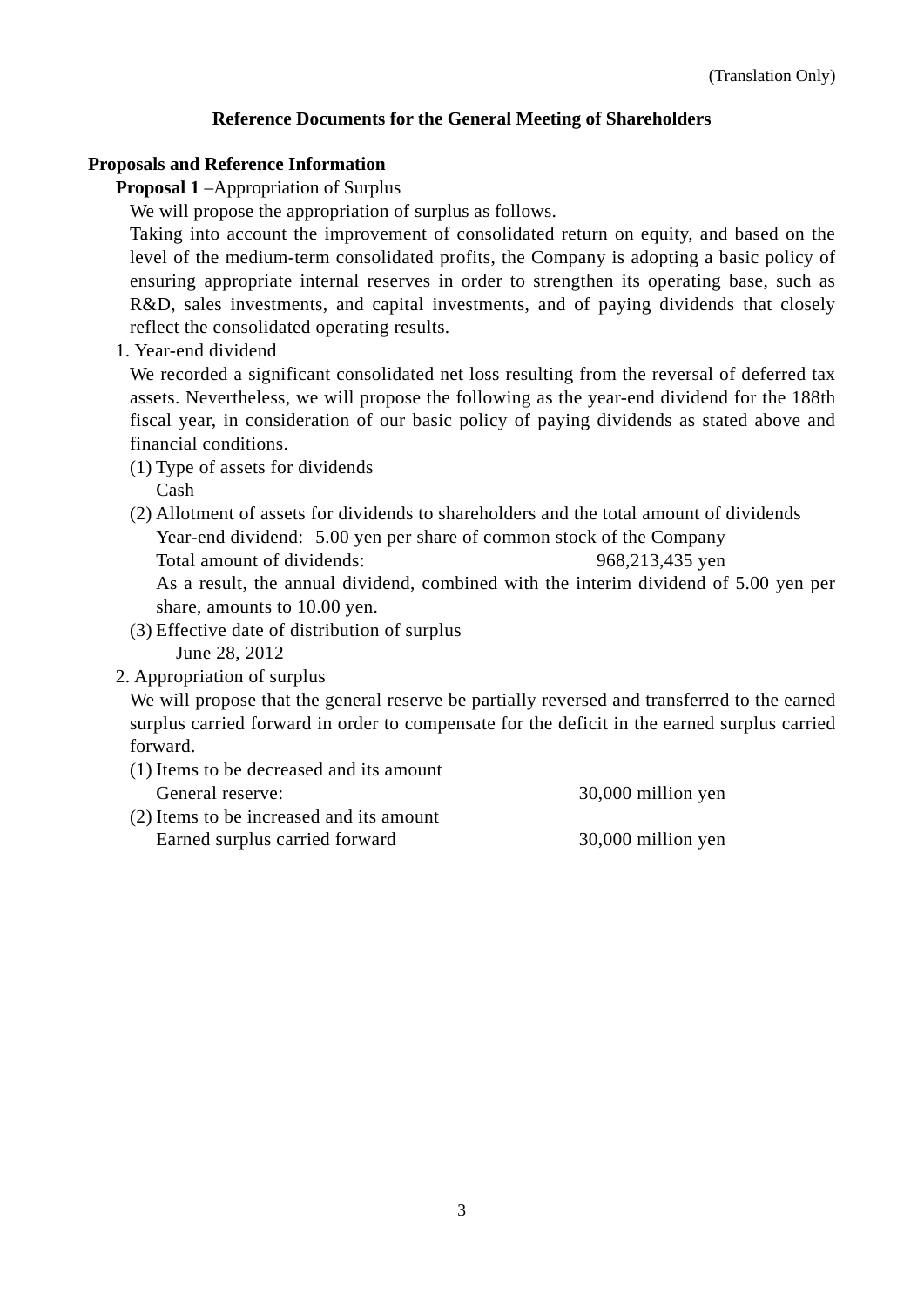# **Proposal 2** – Election of Six Directors

All of the five directors will complete their respective terms of office at the conclusion of this meeting. To enhance the supervisory function of the Board of Directors, the number of outside directors will be increased by one. Accordingly, we shall propose the election of six directors.

| No.            | Name                                   | Brief personal history; position; charge; and important |                                                 | No. of the             |
|----------------|----------------------------------------|---------------------------------------------------------|-------------------------------------------------|------------------------|
|                | (Date of Birth)                        | concurrent duties                                       |                                                 | Company shares<br>held |
| 1              | Mitsuru Umemura<br>(March 6, 1951)     | April 1975:                                             | Entered the Company                             |                        |
|                |                                        | April 2000:                                             | President and Director of Yamaha                |                        |
|                |                                        |                                                         | Corporation of America                          |                        |
|                |                                        |                                                         | February 2001: Executive Officer of the Company |                        |
|                |                                        | May 2003:                                               | <b>General Manager of Musical Instruments</b>   |                        |
|                |                                        |                                                         | Group                                           |                        |
|                |                                        | June 2003:                                              | <b>Senior Executive Officer</b>                 | 38,400                 |
|                |                                        | June 2006:                                              | <b>Managing Director</b>                        |                        |
|                |                                        | June 2007:                                              | President and Representative Director           |                        |
|                |                                        |                                                         | (to the present)                                |                        |
|                |                                        | March2011:                                              | Director of Yamaha Motor Co., Ltd.              |                        |
|                |                                        |                                                         | (Outside Director)                              |                        |
|                |                                        |                                                         | (to the present)                                |                        |
|                | Hiroo Okabe<br>(November 15, 1951)     | April 1974:                                             | <b>Entered the Company</b>                      |                        |
|                |                                        | April 2000:                                             | General Manager of Wind & Educational           |                        |
|                |                                        |                                                         | <b>Musical Instruments Division</b>             |                        |
|                |                                        | June 2003:                                              | <b>Executive Officer</b>                        |                        |
| $\overline{2}$ |                                        |                                                         | November 2003: Vice General Manager of Musical  | 24,000                 |
|                |                                        |                                                         | <b>Instruments Group</b>                        |                        |
|                |                                        | June 2006:                                              | Director                                        |                        |
|                |                                        | June 2007:                                              | Director and Managing Executive Officer         |                        |
|                |                                        |                                                         | (to the present)                                |                        |
|                | Motoki Takahashi<br>(December 4, 1951) | April 1974:                                             | <b>Entered the Company</b>                      |                        |
|                |                                        | <b>August 1999:</b>                                     | President and Director of Yamaha Europe         |                        |
|                |                                        |                                                         | GmbH                                            |                        |
|                |                                        |                                                         | February 2001: Executive Officer of the Company |                        |
| 3              |                                        | May 2006:                                               | <b>General Manager of Corporate Planning</b>    | 12,800                 |
|                |                                        |                                                         | Division                                        |                        |
|                |                                        | June 2007:                                              | Director and Executive Officer                  |                        |
|                |                                        | June 2009:                                              | Director and Managing Executive Officer         |                        |
|                |                                        |                                                         | (to the present)                                |                        |

The table below lists the nominees for those positions.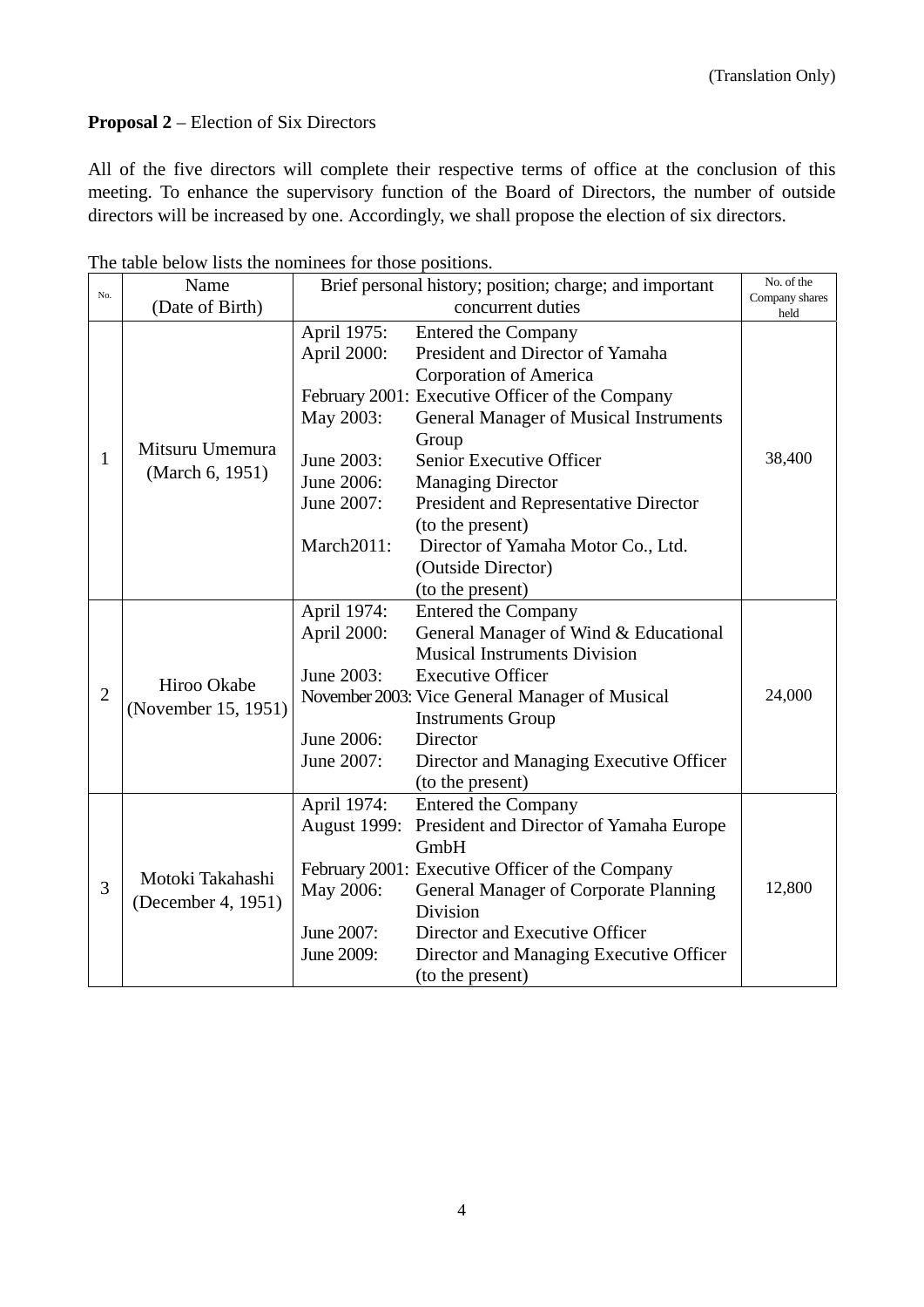|                | Name                                    | Brief personal history; position; charge; and important |                                                        | No. of the             |
|----------------|-----------------------------------------|---------------------------------------------------------|--------------------------------------------------------|------------------------|
| No.            | (Date of Birth)                         | concurrent duties                                       |                                                        | Company shares<br>held |
|                | September 1983: Entered Arthur Andersen |                                                         |                                                        |                        |
|                |                                         | March 1987:                                             | Registered as Certified Public Accountant              |                        |
|                | Haruo Kitamura<br>(August 21, 1958)     | August 2002:                                            | <b>Established Kitamura Certified Public</b>           |                        |
|                |                                         |                                                         | <b>Accounting Office</b>                               |                        |
|                |                                         |                                                         | (to the present)                                       |                        |
|                |                                         | June 2004:                                              | Corporate Auditor of Rohm Co., Ltd.                    |                        |
|                |                                         |                                                         | (Outside Corporate Auditor)                            |                        |
|                |                                         |                                                         | (to the present)                                       |                        |
|                |                                         |                                                         | December 2005: Director of MonotaRO Co., Ltd. (Outside |                        |
| $\overline{4}$ |                                         |                                                         | Director)                                              | $\boldsymbol{0}$       |
|                |                                         |                                                         | (to the present)                                       |                        |
|                |                                         | June 2006:                                              | Supervising Officer of MID REIT, Inc.                  |                        |
|                |                                         |                                                         | (to the present)                                       |                        |
|                |                                         | June 2009:                                              | Corporate Auditor of the Company                       |                        |
|                |                                         |                                                         | (Outside Corporate Auditor)                            |                        |
|                |                                         | June 2010:                                              | Director of the Company (Outside                       |                        |
|                |                                         |                                                         | Director)                                              |                        |
|                |                                         |                                                         | (to the present)                                       |                        |
|                | Hiroyuki Yanagi                         | April 1978:                                             | Entered Yamaha Motor Co., Ltd.                         |                        |
|                |                                         | <b>March 2007:</b>                                      | <b>Executive Officer of Yamaha Motor</b>               |                        |
|                |                                         | <b>March 2009:</b>                                      | Senior Executive Officer of Yamaha Motor               |                        |
|                |                                         | <b>March 2010:</b>                                      | President and Representative Director of               |                        |
| 5              |                                         |                                                         | Yamaha Motor, concurrently serving as                  | 3,500                  |
|                | (November 20, 1954)                     |                                                         | <b>Chief Executive Officer</b>                         |                        |
|                |                                         |                                                         | (to the present)                                       |                        |
|                |                                         | June 2011:                                              | Director of the Company                                |                        |
|                |                                         |                                                         | (Outside Director)                                     |                        |
|                |                                         |                                                         | (to the present)                                       |                        |
|                |                                         | April 1964:                                             | Entered Minolta Camera Co., Ltd.                       |                        |
|                | Yoshikatsu Ota *<br>(December 28, 1941) | June 1991:                                              | Director of Minolta Camera                             |                        |
|                |                                         | June 1995:                                              | Managing Director of Minolta Co., Ltd.                 |                        |
|                |                                         | June 1999:                                              | President and Representative Director of               |                        |
|                |                                         |                                                         | Minolta                                                |                        |
|                |                                         | <b>August 2003:</b>                                     | Director, Representative Executive Officer             |                        |
| 6              |                                         |                                                         | and Vice-President of Konica Minolta                   | $\boldsymbol{0}$       |
|                |                                         |                                                         | Holdings, Inc.                                         |                        |
|                |                                         | April 2006:                                             | Director, Representative Executive Officer             |                        |
|                |                                         |                                                         | and President of Konica Minolta Holdings               |                        |
|                |                                         | April 2009:                                             | Director and Chairman of the Board of                  |                        |
|                |                                         |                                                         | Konica Minolta Holdings                                |                        |
|                |                                         |                                                         | (to the present)                                       |                        |

Notes:

1. The nominee for director who has special interests in the Company is as follows:

Hiroyuki Yanagi

Hiroyuki Yanagi doubles as President and Representative Director of Yamaha Motor Co., Ltd., with which the Company conducts transactions for the lease of real estate, etc.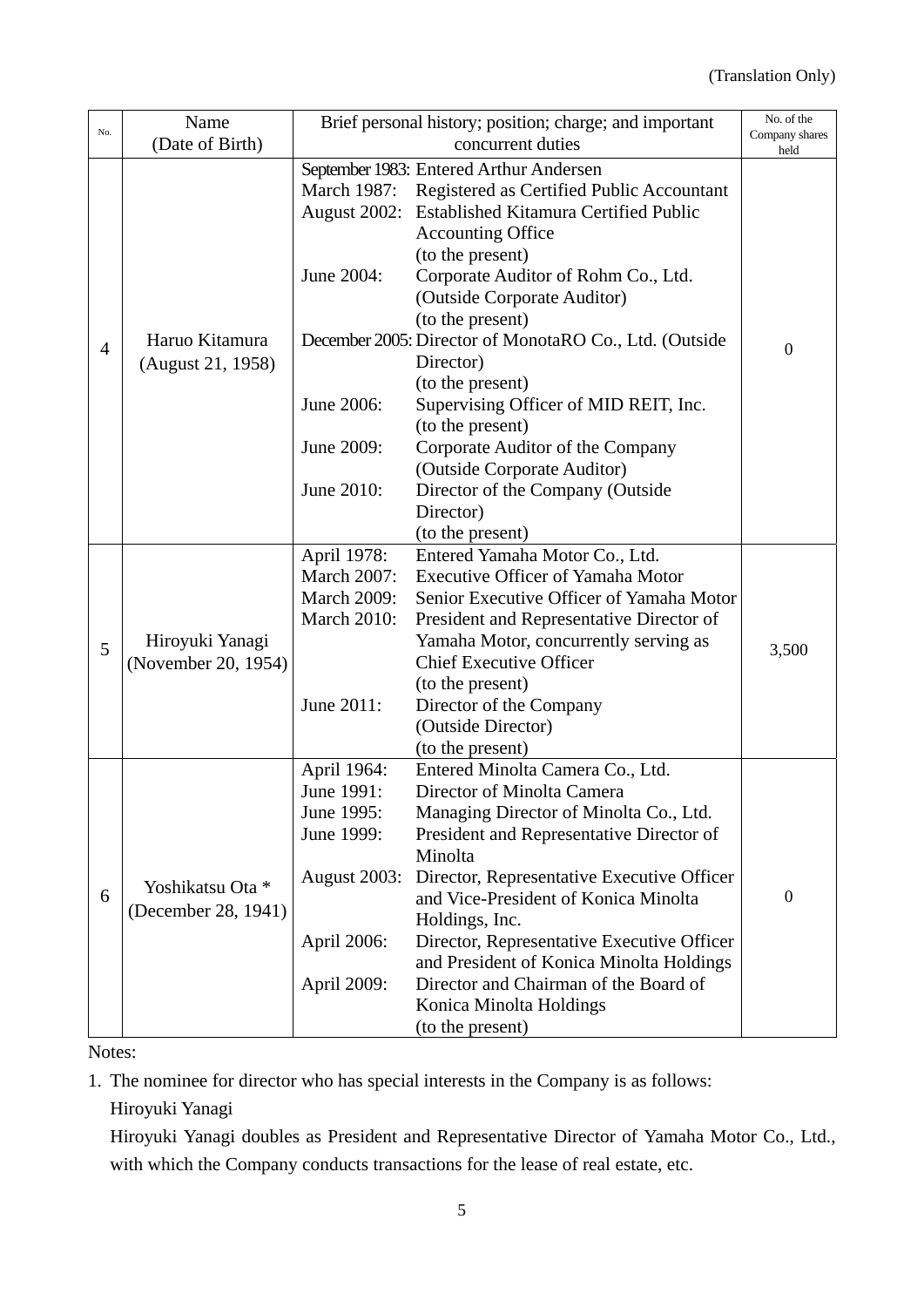- 2. Haruo Kitamura, Hiroyuki Yanagi, and Yoshikatsu Ota are nominees for outside director.
- 3. Special notes concerning the nominee for outside director:

### Haruo Kitamura

- 1) He has never been involved in corporate management in any capacity other than as an outside director or outside corporate auditor. We anticipate that he will supervise and advise the management of the Company based on his longstanding experience and expertise as a certified public accountant. Therefore, we will propose that he be elected as an outside director.
- 2) His term of office as an outside corporate director of the Company will be two years at the conclusion of this Ordinary General Shareholders' Meeting.
- 3) He entered into an agreement with the Company to limit the liability for damage stipulated in Article 423, Paragraph 1 of the Corporate Law. The maximum amount of liability under the agreement is the minimum amount stipulated in laws and regulations. If his re-election is approved, we will renew the liability limitation agreement under the same conditions.
- 4) The Company files documentation with the Tokyo Stock Exchange to establish that he is an independent officer under the provisions set forth by the Tokyo Stock Exchange.

Hiroyuki Yanagi

- 1) We anticipate that he, from his standpoint as a corporate manager as president and representative director of Yamaha Motor Co., Ltd., will supervise and advise the management of the Company and improve the value of the Yamaha brand, which both Yamaha Motor Co., Ltd. and the Company use in common. Therefore, we will propose that he be elected as an outside director.
- 2) He served as an executive of business operations (employee) of Yamaha Motor Co., Ltd., a former affiliate of the Company, within the past five years.
- 3) His term of office as an outside corporate director of the Company will be one year at the conclusion of this Ordinary General Shareholders' Meeting.
- 4) He entered into an agreement with the Company to limit the liability for damage stipulated in Article 423, Paragraph 1 of the Corporate Law. The maximum amount of liability under the agreement is the minimum amount stipulated in laws and regulations. If his re-election is approved, we will renew the liability limitation agreement under the same conditions.

Yoshikatsu Ota

- 1) We anticipate that he will supervise and advise the management of the Company based on his ample experience and advanced knowledge as a corporate manager. Therefore, we will propose that he be elected as an outside director.
- 2) If he is elected as director, the Company will enter into an agreement with him to limit the liability for damage stipulated in Article 423, Paragraph 1 of the Corporate Law. The maximum amount of liability under the agreement will be the minimum amount stipulated in laws and regulations.
- 3) If he is elected as director, he will be an independent officer under the provisions set forth by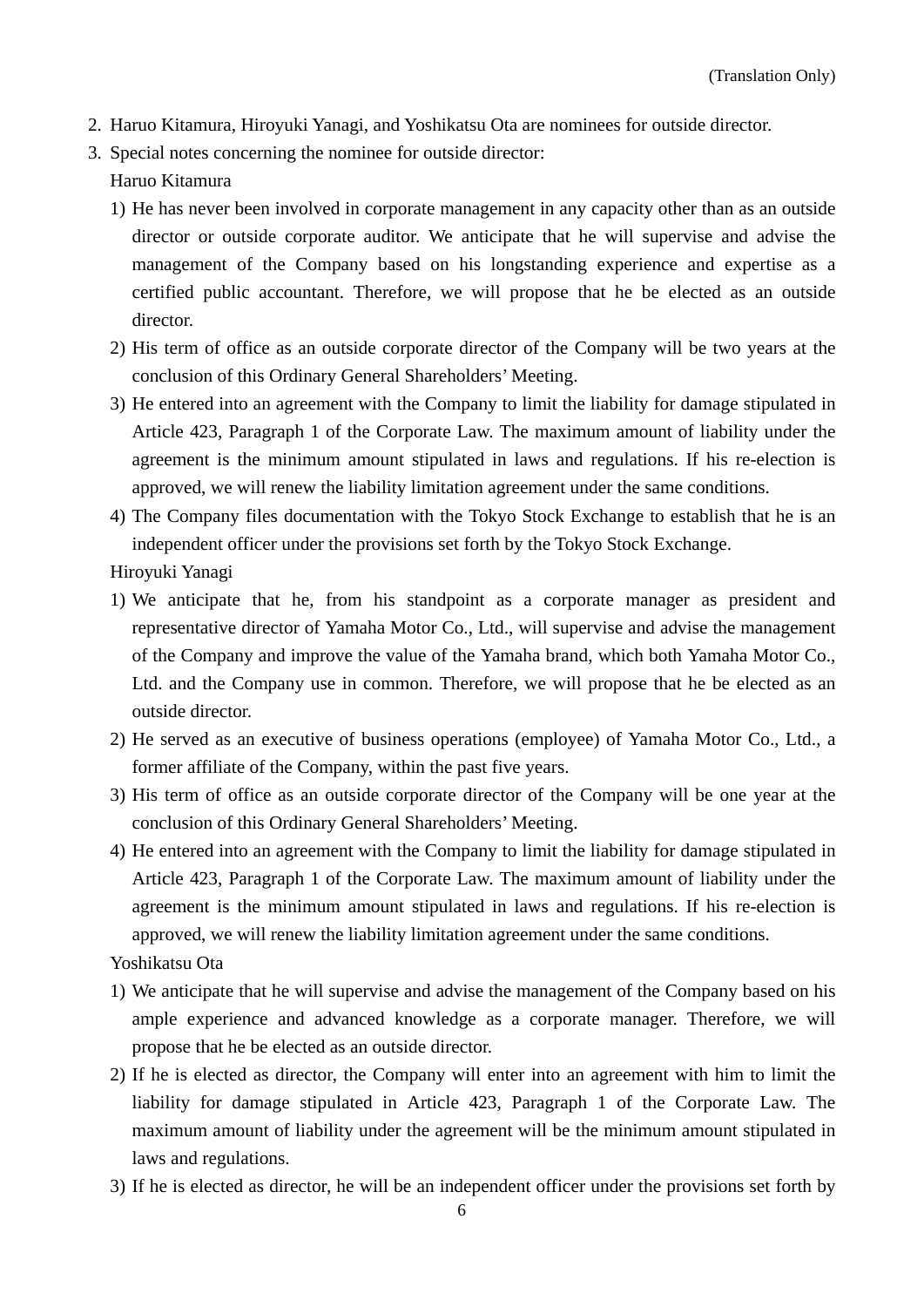the Tokyo Stock Exchange.

4. The asterisk (\*) indicates new nominee for director.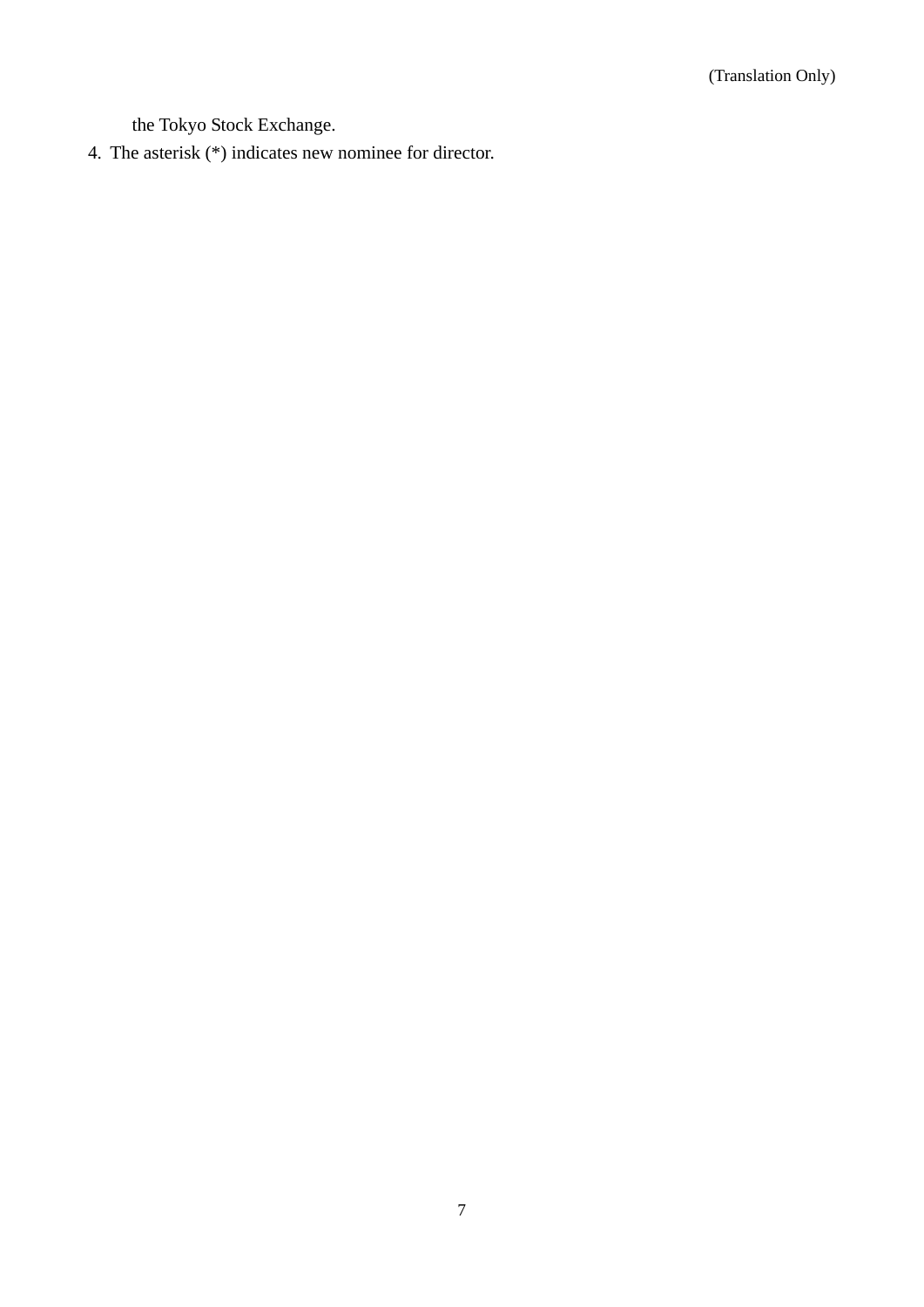# **Proposal 3** – Election of One Corporate Auditor

One corporate auditor Hisashi Yabe will complete his terms of office at the conclusion of this meeting. Accordingly, we will propose the election of one corporate auditor.

This Proposal was agreed upon in advance by the Board of Corporate Auditors.

| The thole oclon mightated the hommler for that position. |                                                            |                                             |                        |  |  |
|----------------------------------------------------------|------------------------------------------------------------|---------------------------------------------|------------------------|--|--|
| Name                                                     | Brief personal history; position; and important concurrent |                                             | No. of the             |  |  |
| (Date of Birth)                                          | duties                                                     |                                             | Company shares<br>held |  |  |
|                                                          | April 1974:                                                | <b>Entered the Company</b>                  |                        |  |  |
|                                                          | June 2000:                                                 | Director of Yamaha Resort Corporation       |                        |  |  |
|                                                          | May 2004:                                                  | <b>General Manager of Resort Management</b> |                        |  |  |
| Hisashi Yabe                                             |                                                            | Group of the Company                        | 10,200                 |  |  |
| (December 13, 1949)                                      | April 2008:                                                | Manager of Resort Management Division       |                        |  |  |
|                                                          |                                                            | of the Company                              |                        |  |  |
|                                                          | June 2008:                                                 | <b>Standing Corporate Auditor</b>           |                        |  |  |
|                                                          |                                                            | (to the present)                            |                        |  |  |

The table below indicates the nominee for that position.

Note The nominee for corporate auditor has no special interests in the Company.